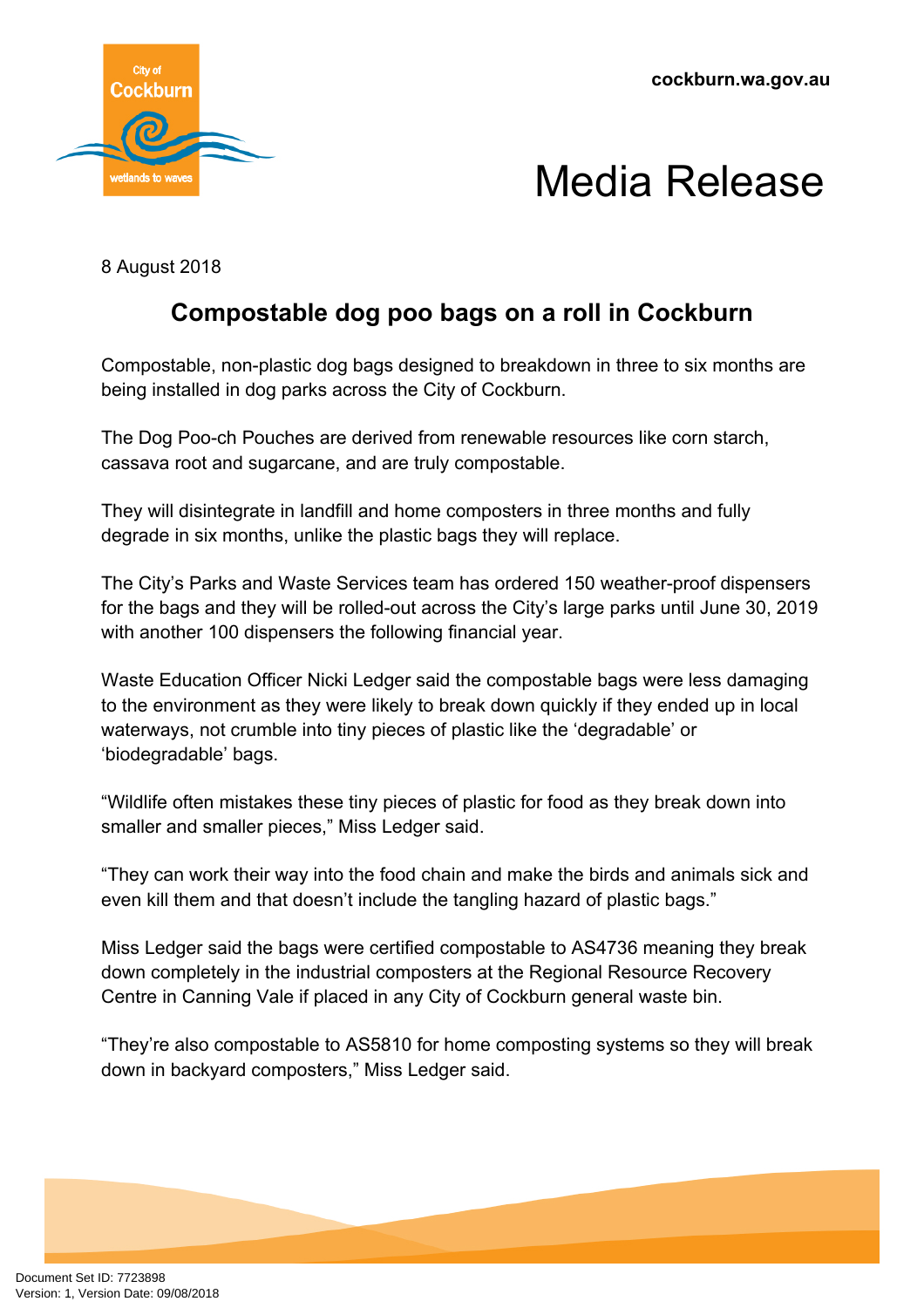



"This is good news because the bag and the poop will become compost, rather than being sent to landfill where they contribute to emissions of methane, a potent greenhouse gas that contributes to climate change."

While more expensive than plastic dog bags, the new bags do represent an economic benefit.

"The new rolls hold 400 bags, compared with the old flat bag stations which only held 250. This means they need to be refilled less often," Miss Ledger said.

The new material has up to 30 per cent more stretch than other compostable products on the market, ensuring a very high resistance to punctures, tears or splits.

The starch material is less likely to become brittle in the early stages of degradation and has nearly twice the storage time of other compostable bags currently available.

The weather-proof dispensers are manufactured in South Australia and supplied by a Perth company.

**Caption:** Dion Bain and his pup Odie, seen here with Mayor Logan Howlett, are already making good use of new compostable Dog Poo-ch Pouches at City of Cockburn parks.